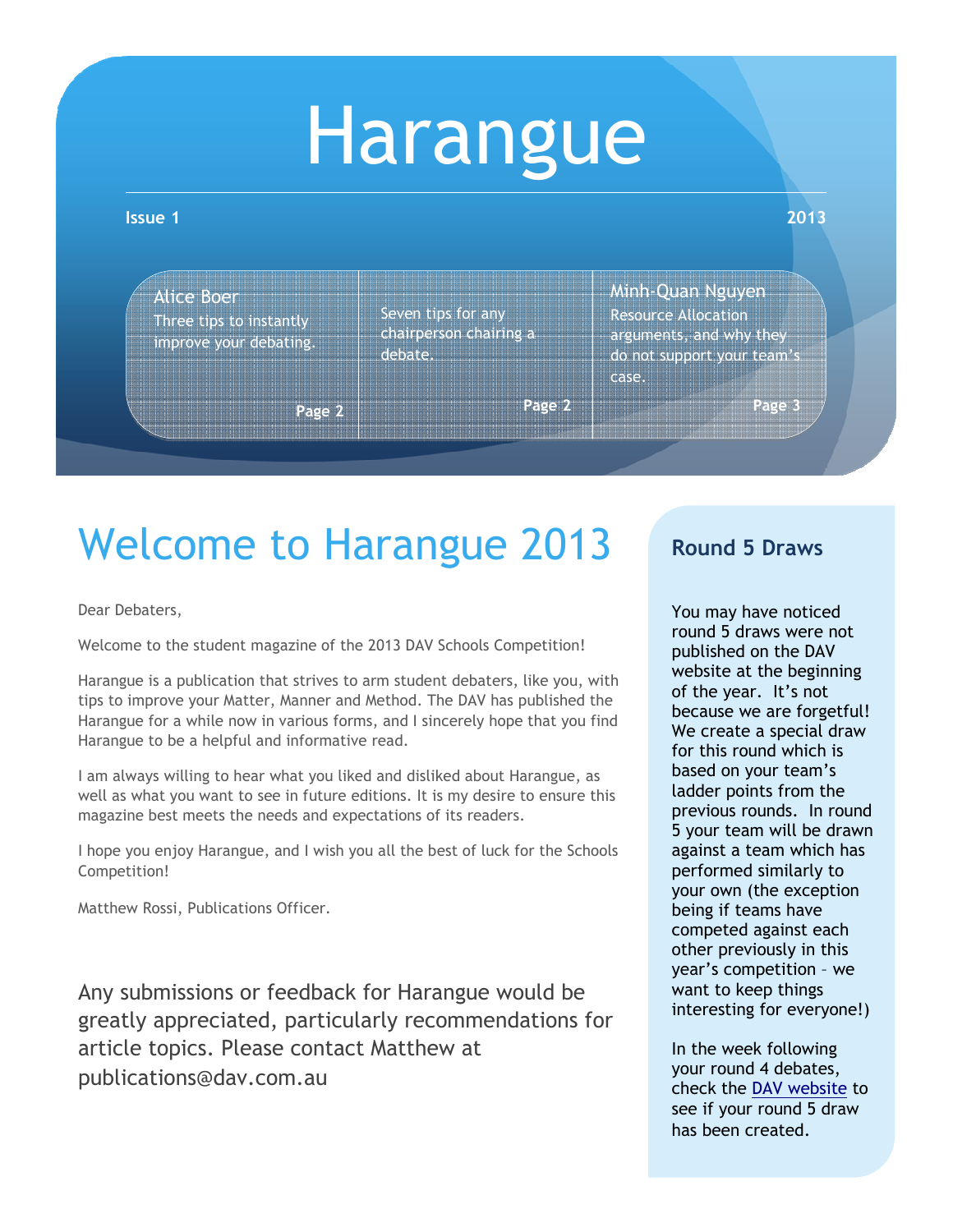#### Three Tips to instantly improve your debating

#### **Don't start off your speech by introducing yourself, your speaking position, and your team's side.**

The first thirty seconds of your speech are the ones that people are dedicatedly listening to you. If you are telling people things they already know, they will tune out. Start instead with something snappy, a sentence that relates to the topic and your team's stance on the topic.

#### **Try not to read too often from your cue cards.**

This is a piece of feedback that adjudicators will often give, so try and avoid it. Remember you're speaking, not reading. If you don't have too much material written out on your cue cards you won't be reading from them. This is why we encourage students to not write out their speeches entirely – because they end up reading from their cards.

**Go out with a bang – your final line is important.** 

This is a particularly pertinent piece of advice for secret topics as you don't have time to write out your speech fully. Don't get up to speak without an endgame in mind. Prepare the last line that you're going to say, which should sum up your case, and be a strong ending on your team's stance, written out in full. You sound like you know your stuff, and that you have a handle on the topic.

**Alice Boer is a student at the University of Melbourne completing her Bachelor of Arts. She is an experienced Coach and DAV Adjudicator. Alice has also represented the Melbourne University Debating Society in international tournaments.** 

# Harangue /h $\bm{\mathsf{\omega}}_{\scriptscriptstyle \perp}$ raNG/

Verb: To lecture someone at length in an aggressive

To lecture someone at length in an aggressive and critical manner

and critical manner

Noun: A lengthy and aggressive speech

aggressive speech

n: A lengtny and

#### **Chairing a debate**

Although the role of the chairperson may seem small, a competent chairperson can h a debate proceed smoothly, which is pleasant for everyone.

Here are some things to remember:

1. State the topic: this might seem obvious, but the audience may not have heard it before. It's also a good idea in case one team has a different wording to the other.

2. Introduce the teams.

3. Announce the speaking times: although everyone should know their speaking times, announcing them at the start of the debate means that all speakers are aware of them, and protects you from accusations of bias.

4. Call on each speaker: introduce each speaker only when the adjudicator indicates to you that they're ready.

5. Timing: please keep time carefully. To signal the time, you should knock on the

desk, clap your hands, or ring a bell. Ensure all can hear the sound.

| Grade  | Warning | Final  |
|--------|---------|--------|
| A or B | 6 mins  | 8 mins |
|        | 5 mins  | 6 mins |
|        | 4 mins  | 5 mins |

6. At the end of each speech: announce the length of the speech, and then wait for the adjudicator to signal that they're ready for the next speaker.

7. At the end of the last speech: inform the audience that the adjudicator is deliberating, and will deliver their adjudication in a few minutes.

Thanks for chairing  $-$  it really makes the debate run smoothly.